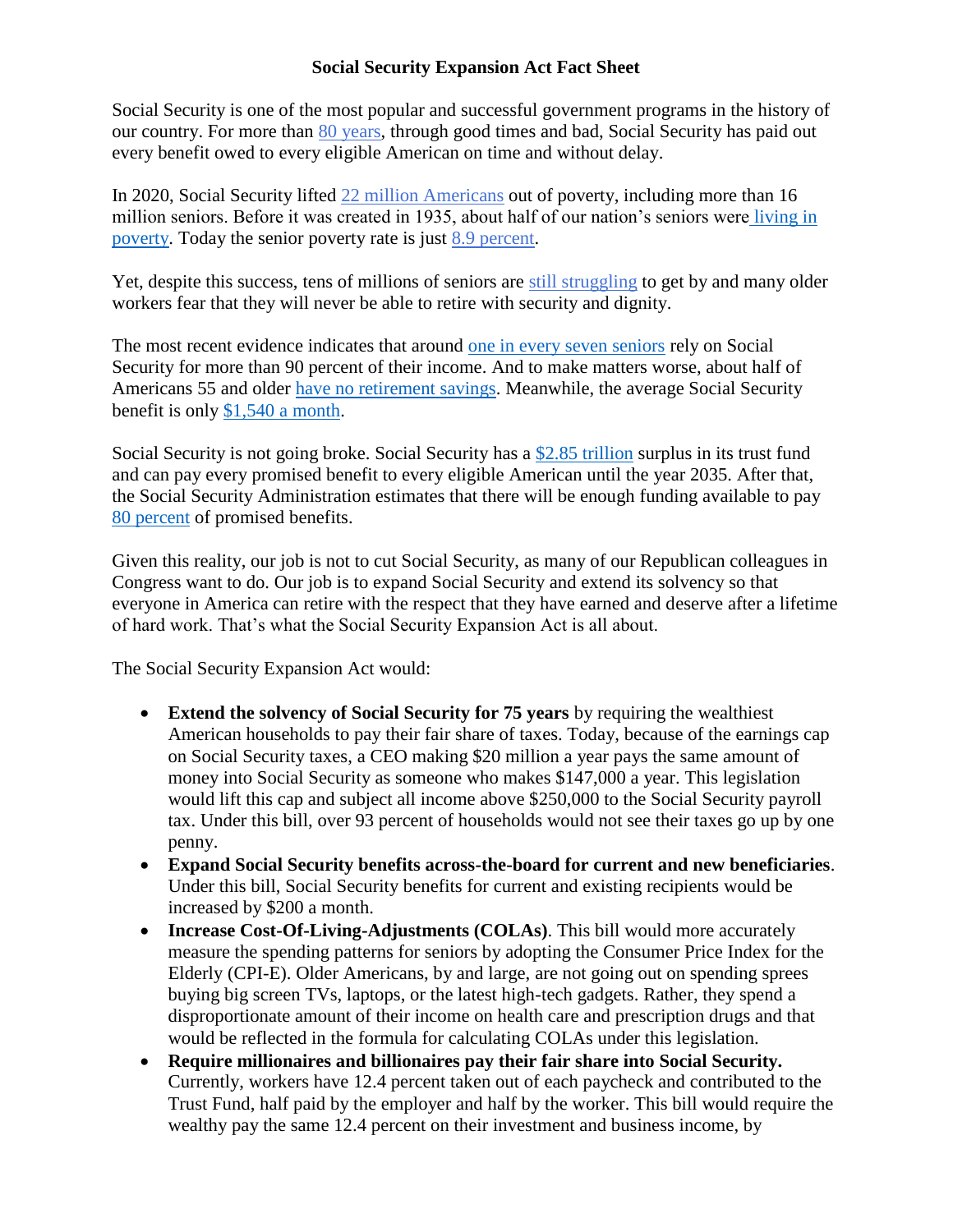increasing the net investment income tax by 12.4 percent and applying it to certain business income not already covered by payroll taxes.

- **Improve the Special Minimum Benefit for Social Security recipients**. This bill will help low-income workers stay out of poverty by updating the Special Minimum Benefit to make it increase and indexing the benefit level so that it is equal to 125 percent of the poverty line or about \$17,000 for a single worker who had worked their full career.
- **Restore student benefits up to age 22 for children of disabled or deceased workers**, if the child is a full-time student in a college or vocational school. This legislation restores student benefits to help educate children of deceased or disabled parents that were eliminated in 1983.
- **Combine the Disability Insurance Trust Fund with the Old Age and Survivors Trust fund** to help senior citizens and persons with disabilities.

There are 52 groups who have endorsed the bill:

- AFL-CIO
- The Action Center on Race & the Economy (ACRE)
- American Federation of State, County and Municipal Employees (AFSCME)
- AIDS Healthcare Foundation
- Alliance for Retired Americans
- American Federation of Government Employees (AFGE)
- American Federation of Teachers
- Center for Medicare Advocacy
- Center for Popular Democracy
- Consumer Action
- Economic Opportunity Institute
- Economic Policy Institute
- Generations United
- Gen-Z for Change
- Indivisible
- Justice Democrats
- $\bullet$  Justice in Aging
- Labor Campaign for Single Payer
- MoveOn
- National Domestic Workers Alliance
- National Education Association
- National Organization for Women
- National Women's Law Center
- National Committee to Preserve Social Security and Medicare (NCPSSM)
- Our Revolution
- Partners for Dignity & Rights
- People's Action
- PSARA Education Fund
- Public Citizen
- Puget Sound Advocates for Retirement Action
- Social Security Works
- Strengthen Social Security Coalition
- The Backbone Campaign
- UltraViolet